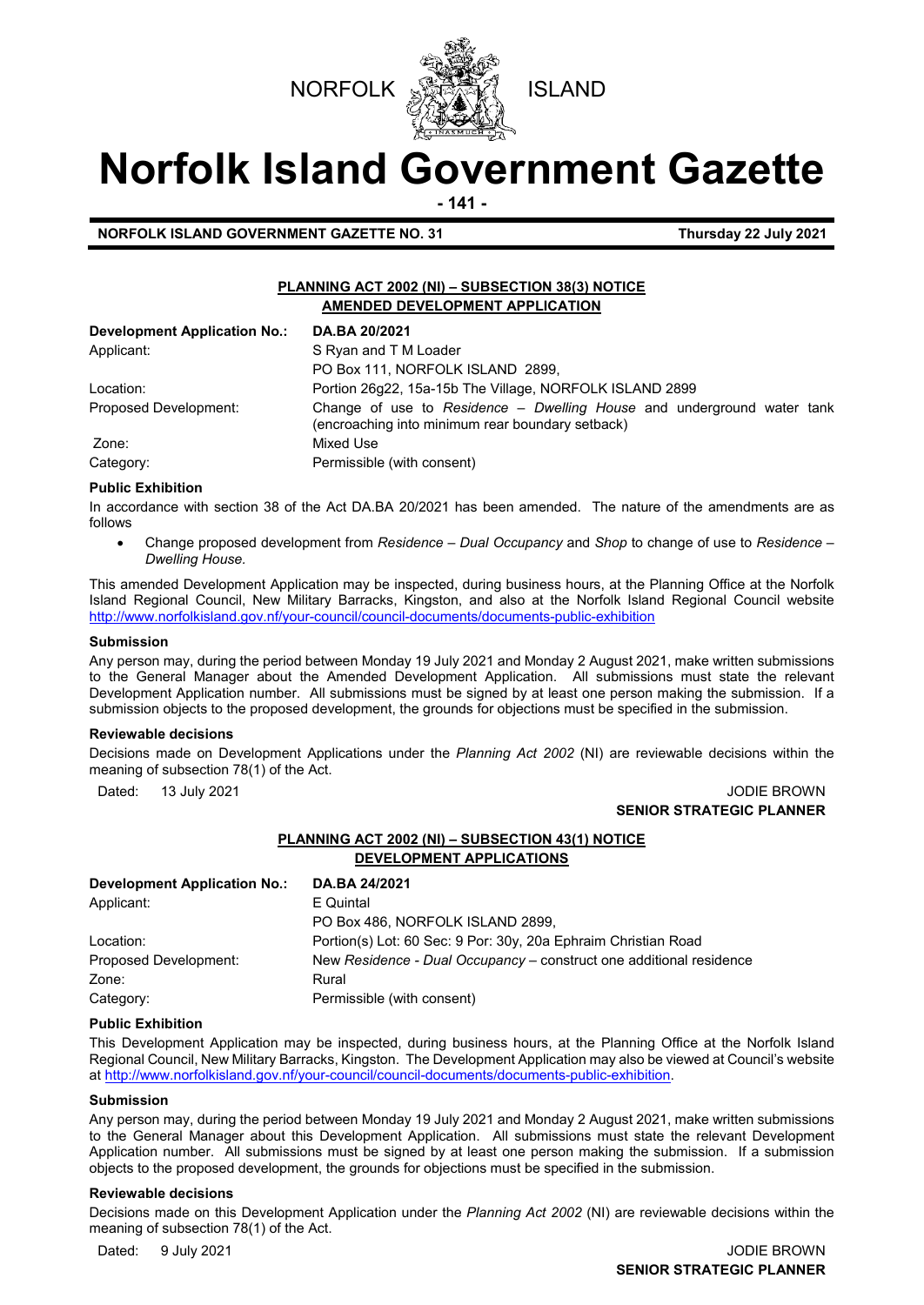## **NORFOLK ISLAND GOVERNMENT GAZETTE NO. 31 Thursday 22 July 2021**

| PLANNING ACT 2002 (NI) - SUBSECTION 43(1) NOTICE<br>DEVELOPMENT APPLICATIONS |                                                                             |  |  |  |
|------------------------------------------------------------------------------|-----------------------------------------------------------------------------|--|--|--|
| Development Application No.:                                                 | DA.BA 23/2021                                                               |  |  |  |
| Applicant:                                                                   | V W Hahn                                                                    |  |  |  |
|                                                                              | PO Box 862, NORFOLK ISLAND 2899                                             |  |  |  |
| Location:                                                                    | Portion(s) Lot: 99 Sec: 18 Por: 77w5, Bumbora Road                          |  |  |  |
| Proposed Development:                                                        | New Residence - Dwelling House (encroaching into front boundary<br>setback) |  |  |  |
| Zone:                                                                        | <b>Rural Residential</b>                                                    |  |  |  |
| Category:                                                                    | Permissible (with consent)                                                  |  |  |  |

### **Public Exhibition**

This Development Application may be inspected, during business hours, at the Planning Office at the Norfolk Island Regional Council, New Military Barracks, Kingston. The Development Application may also be viewed at Council's website a[t http://www.norfolkisland.gov.nf/your-council/council-documents/documents-public-exhibition.](http://www.norfolkisland.gov.nf/your-council/council-documents/documents-public-exhibition)

#### **Submission**

Any person may, during the period between Monday 19 July 2021 and Monday 2 August 2021, make written submissions to the General Manager about this Development Application. All submissions must state the relevant Development Application number. All submissions must be signed by at least one person making the submission. If a submission objects to the proposed development, the grounds for objections must be specified in the submission.

#### **Reviewable decisions**

Decisions made on this Development Application under the *Planning Act 2002* (NI) are reviewable decisions within the meaning of subsection 78(1) of the Act.

## Dated: 13 July 2021 JODIE BROWN **SENIOR STRATEGIC PLANNER**

# **PLANNING ACT 2002 (NI) – SUBSECTION 43(1) NOTICE DEVELOPMENT APPLICATIONS**

| <b>Development Application No.:</b> | DA.BA 26/2021                                                   |
|-------------------------------------|-----------------------------------------------------------------|
| Applicant:                          | J L Nobbs-McCowan                                               |
|                                     | PO Box 561, NORFOLK ISLAND                                      |
| Location:                           | Portion(s) Lot: 7 Sec: 14 Por: 39r4 and 39r18, 113 Taylors Road |
| Proposed Development:               | Industry - Light: Extension to Joinery                          |
| Zone:                               | Mixed Use                                                       |
| Category:                           | Permissible (with consent)                                      |

#### **Public Exhibition**

This Development Application may be inspected, during business hours, at the Planning Office at the Norfolk Island Regional Council, New Military Barracks, Kingston. The Development Application may also be viewed at Council's website a[t http://www.norfolkisland.gov.nf/your-council/council-documents/documents-public-exhibition.](http://www.norfolkisland.gov.nf/your-council/council-documents/documents-public-exhibition)

#### **Submission**

Any person may, during the period between Monday 26 July 2021 and Monday 9 August 2021, make written submissions to the General Manager about this Development Application. All submissions must state the relevant Development Application number. All submissions must be signed by at least one person making the submission. If a submission objects to the proposed development, the grounds for objections must be specified in the submission.

#### **Reviewable decisions**

Decisions made on this Development Application under the *Planning Act 2002 (NI)* are reviewable decisions within the meaning of subsection 78(1) of the Act.

## Dated: 21 July 2021 JODIE BROWN **SENIOR STRATEGIC PLANNER**

# **LAND TITLES ACT 1996**

## **INTENTION TO REGISTER TITLE**

Notice is hereby given pursuant to section 141 of the *Land Titles Act 1996* that it is my intention to register title in respect of the land specified below:

| <b>Annisons</b><br>an          | Lot      | Section | <br>Portion                  | ∟ocation           |
|--------------------------------|----------|---------|------------------------------|--------------------|
| Cook<br>$\mathbf{v}$<br>$\sim$ | ററ<br>ZV |         | $\sim$<br>′rem<br>bud<br>. . | Allendale<br>Drive |

A person may apply to the Administrative Review Tribunal for a review of my decision during the period of 30 days after the publication of this notice.

The proposed Certificate of Title in respect of the above lands may be inspected at the Office of the Registrar of Titles during normal working hours.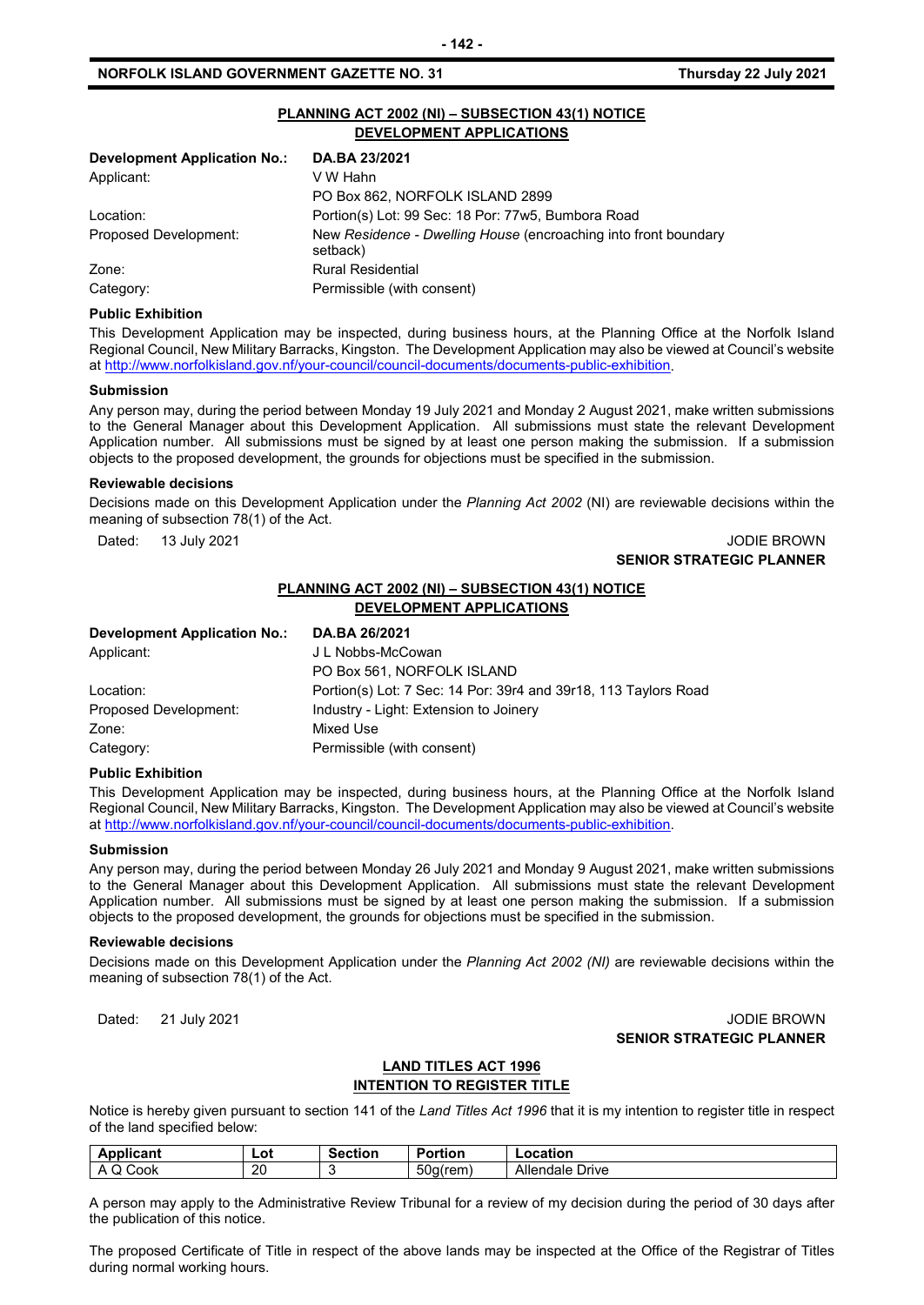# **NORFOLK ISLAND GOVERNMENT GAZETTE NO. 31 Thursday 22 July 2021**

On registration of title of the above lands, the interests in the lands described in the Register are indefeasible as against any unregistered interest (other than interests recorded in a Registrar's minute in relation to the land).

Dated: 20 July 2021 A.V. BATAILLE **REGISTRAR OF TITLES**

# **TREES ACT 1997 NOTICE UNDER SUBSECTION 9(5) GRANT OF PERMITS TO TAKE PROTECTED TREES**

I, Tara Patel, Senior Environmental Officer, Authorised Officer of the Norfolk Island Regional Council, give notice in accordance with subsection 9(5) of the *Trees Act 1997* that the following permits have been granted under subsection 9(1) of the Act during the period **1 April 2021 to 30 June 2021**.

| Permit number | <b>Species</b>          | Location                                           |
|---------------|-------------------------|----------------------------------------------------|
| 19/21         | 1 x Norfolk pine tree   | Portion 60n1, Ferny Lane                           |
| 20/21         | 2 x Norfolk pine trees  | Portion 21k, 37 Selwyn Pine Road                   |
| 21/21         | 1 x Norfolk pine tree   | Portion 40b63, 11 Edward Young Road                |
| 22/21         | 1 x Norfolk pine tree   | Portion 52q1, 222 Taylors Road                     |
| 23/21         | 1 x Norfolk pine tree   | Selwyn Reserve, Portion RES, Lot 6, Anson Bay Road |
| 24/21         | 30 x Norfolk pine trees | Rocky Point Road                                   |
| 25/21         | 1 x Norfolk pine tree   | Selwyn Reserve, Portion RES, Lot 6, Anson Bay Road |
| 27/21         | 4 x Norfolk pine trees  | Portion 53a5, 2 Queen Elizabeth Avenue             |
| 28/21         | 2 x Norfolk pine trees  | Portion 9m, 242 Stockyard Road                     |
|               |                         |                                                    |

## Dated: 30 June 2021 TARA PATEL **SENIOR ENVIRONMENTAL OFFICER**

# **DISASTER AND EMERGENCY MANAGEMENT ACT 2001 (NI) FURTHER EXTENSION OF DECLARATION OF STATE OF EMERGENCY**

I **Eric Hutchinson,** Administrator of Norfolk Island and delegate of the Minister under Section 5 of, and item 1.27 of the Schedule to, the *Minister's Norfolk Island Delegation Instrument 2019*:

**PURSUANT** to Section 9 of the *Disaster and Emergency Management Act 2001* (NI) [the Act] and having regard to the advice of the Controller;

**FOR** the purpose of response and recovery operations under the Act and the Disaster and Emergency Plan for the Territory of Norfolk Island;

**FURTHER EXTEND** the declaration of emergency made under section 9 of the Act at 16:15 Hrs on Monday 16 March 2020, for the whole of the Territory of Norfolk Island, until 23:59 hr on Thursday 30 September 2021.

#### Dated: 20 May 2021 ERIC HUTCHINSON **ADMINISTRATOR**

# **DISASTER AND EMERGENCY MANAGEMENT ACT 2001 (NI) DECLARATION OF STATE OF DISASTER OR EMERGENCY (RECOVERY OPERATIONS) COVID-19 DIRECTIONS RECOVERY OPERATIONS (NO.2) 2021**

I, **George Ivor Andrew Plant**, Emergency Management Norfolk Island Controller:

- 1) under section 11(2)(g) of the *Disaster and Emergency Management Act 2001* (NI) am of the opinion that it is necessary to make directions in respect of recovery from the State of Emergency in respect of COVID-19 relating to the movement of persons within the disaster or emergency area as set out in the Schedule; and
- 2) under section 11(2)(h) of the *Disaster and Emergency Management Act 2001* (NI) am of the opinion that it is necessary to make directions in respect of recovery from the State of Emergency in respect of COVID-19 relating to the removal of persons within the disaster or emergency area who obstructs or threatens to obstruct recovery operations as set out in the Schedule; and
- 3) under section 11(2)(i) of the *Disaster and Emergency Management Act 2001* (NI) am of the opinion that it is necessary to make directions in respect of recovery from the State of Emergency in respect of COVID-19 relating to giving directions to persons whose responsibilities require him or her to engage in recovery operations.

# **SCHEDULE**